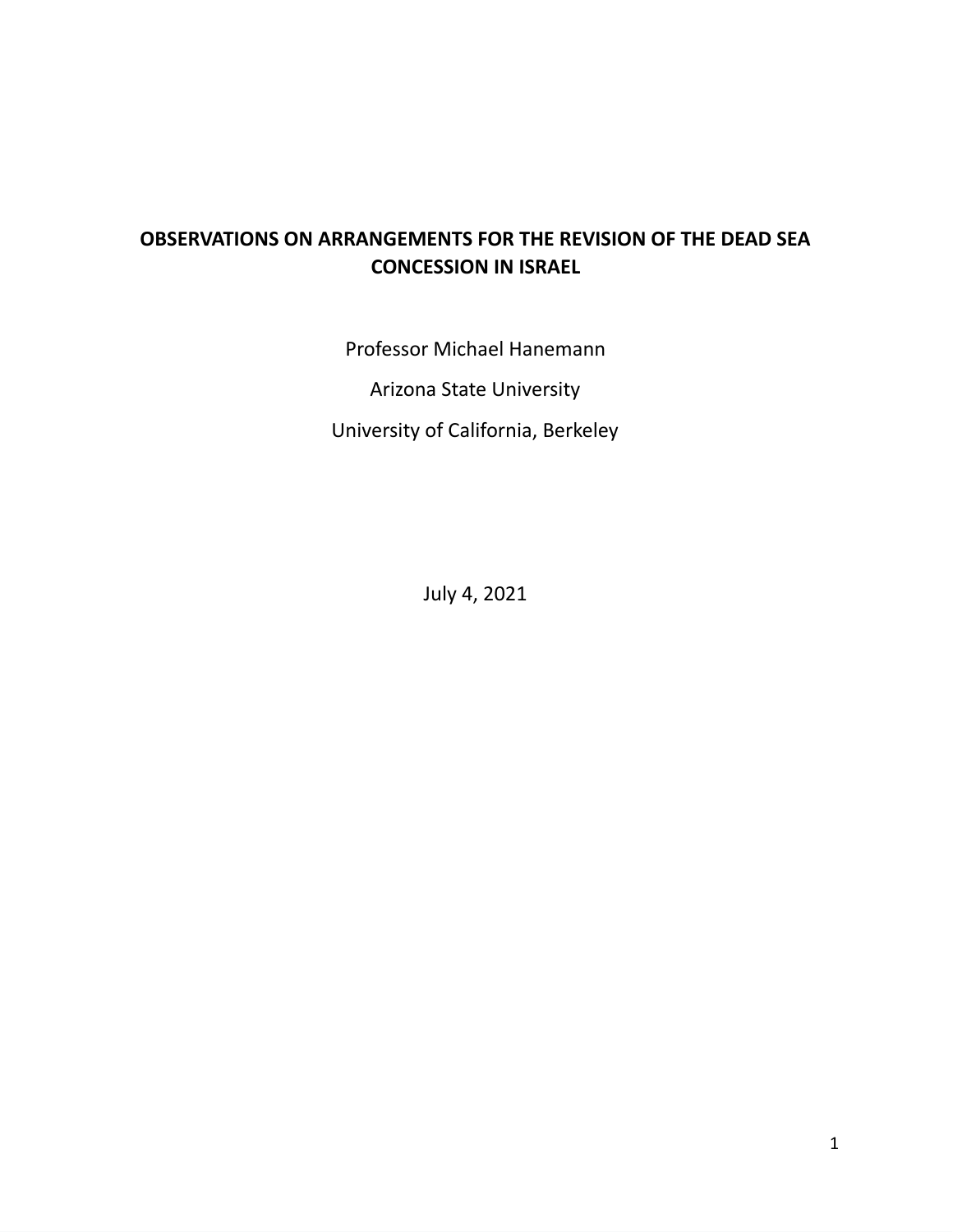#### 1. THE CONTEXT FOR THIS REPORT

In 1961, following the enactment of enabling legislation, the Government of Israel signed an agreement granting a concession to the Dead Sea Works Company (DSW) to produce mineral resources from the Dead Sea. In 1986, the concession was extended through an amendment to run until  $2030<sup>1</sup>$ 

In June 2013, the Israeli government appointed a committee – "Sheshinski II" – headed by Professor Eytan Sheshinski to review how the state of Israel should tax and impose royalties for the commercial use of natural resources other than oil and gas, $^2$  including but not limited to natural resources of the Dead Sea. The committee filed its recommendations in October 2014, and the Israeli government adopted them shortly thereafter.

In 2017, the Israeli government established a team composed of representatives of various ministries to examine how the process of awarding a new concession should be structured and what provisions should be incorporated in the concession. The interagency team's report, "Report on Government Actions Required Prior to the End of the Dead Sea Concession Period," was issued in January 2019. I was subsequently asked by EcoPeace Middle East to review the team's report and assess its adequacy with regard to the environmental consequences of mineral production on Israel's side of the Dead Sea.<sup>3</sup>

I am an economist, not a lawyer, and I have reviewed the Team's report as an economist, focusing specifically on the environmental consequences of Dead Sea mineral production and their economic implications.

# 2. THE DEAD SEA

The Dead Sea is a natural wonder of tremendous geological, religious and cultural importance. It has been a global attraction since antiquity. However, it is now in severe decline – both physically, in terms of water level, and ecologically.

Evaporation has always caused water to be lost from the Dead Sea. But anthropogenic factors have now assumed the dominant role. From 1900 to the 1930s, the water level was roughly constant at about 389 meters below sea level (mbsl). After the Degania Dam was constructed in the 1930s, there was a small decline, with the water level falling by about 4 meters between 1930 and 1960. Since 1960, the situation has changed dramatically due to massive diversions of water upstream for urban uses and for irrigation, and the annual decline in water level has grown to be an order of magnitude larger than before 1960.

 $1$  At the time, DSW was still a government company. In the 1990s, the Israeli government (IG) privatized Israel Chemicals Ltd. (ICL), the parent of DSW.

 $<sup>2</sup>$  An earlier committee headed by Professor Sheshinski – "Sheshinski I" – had reviewed how the state of Israel</sup> should tax oil and gas extraction. Its recommendations were implemented by legislation enacted in 2011.

<sup>&</sup>lt;sup>3</sup> EcoPeace provided me with an English translation of the Team's Report, which I will cite below.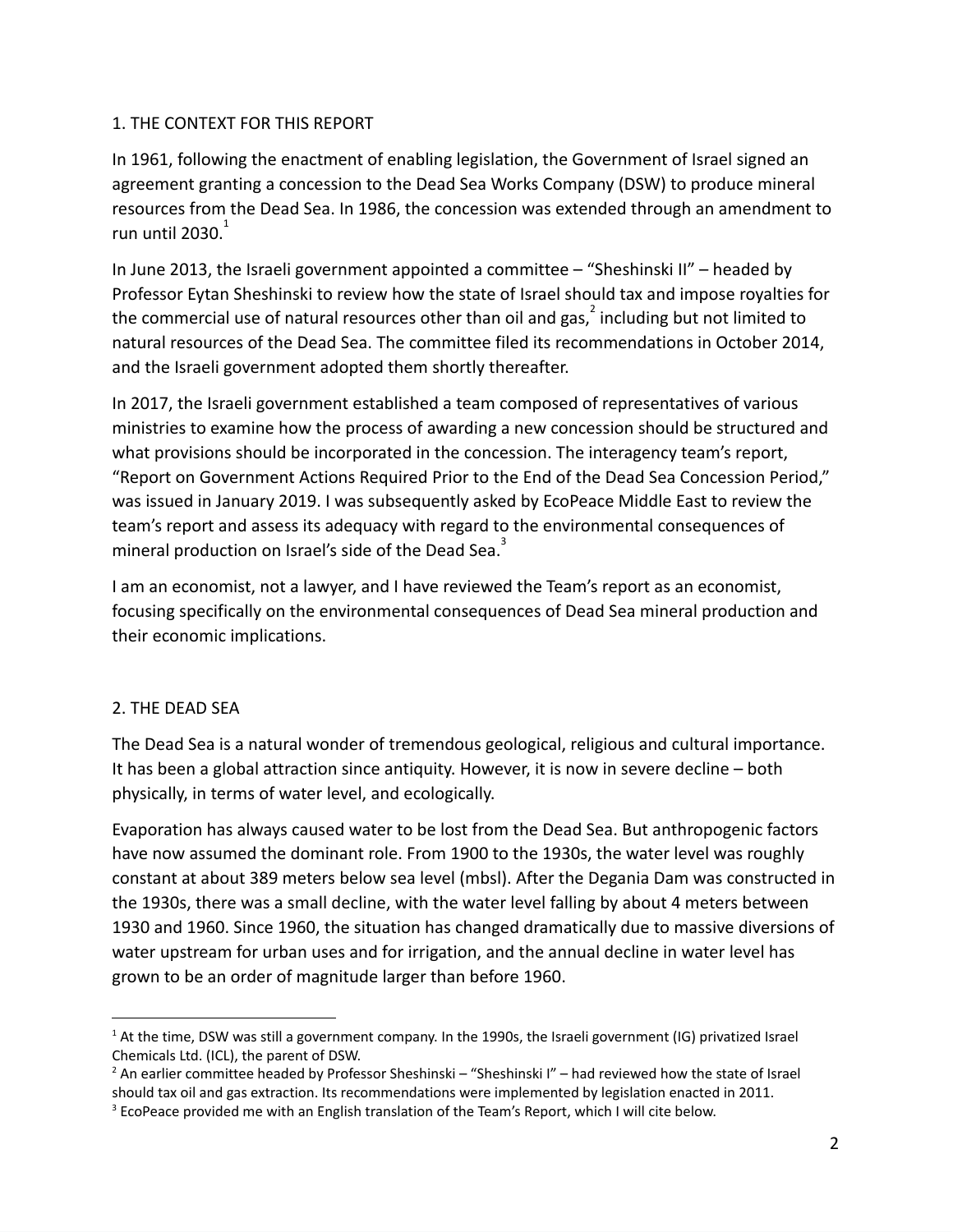Diversions began with the completion of the Israeli National Water Carrier project in 1964 to divert water from the Sea of Galilee, dams built by Syria on the Yarmouk River and its tributaries within Syria, and the King Abdullah Canal which was completed in 1966 to divert water to Jordan from the Yarmouk River. Upstream on the Yarmouk River, construction began in 2004 on the Al-Wehda Dam to store water for Syria and Jordan. According to an estimate by EcoPeace, Israel is responsible for approximately half of the water diverted from the Jordan River and its tributaries, and Jordan and Syria are each responsible for about a quarter, with Palestine accounting for a negligible fraction.<sup>4</sup>

The consequence of the extensive diversions is that the Jordan River's discharge into the Dead Sea is now only 5-10% of the historical level.<sup>5</sup> The Dead Sea's water level has fallen by almost 40 meters since 1960 and is now declining at a rate of  $1 - 1.3$  meters per year. As a result, the surface area of the Dead Sea shrank by 31% between 1972 and 2004, and it continues to shrink today at a faster rate than ever.

The decline of the Dead Sea also has several inadvertent effects. The drop in water level changed the hydrological balance between the lake and surrounding aquifers, increasing the amount of groundwater flowing into the lake and lowering the water table in those aquifers, which were already under stress because of intensive exploitation. Also, as the Dead Sea's water level drops, sections of previously inundate land become exposed above the waterline. As it recedes, the highly saline water leaves behind a thick layer of underground salt below the surface of the dry ground. When fresh water from winter rains washes down from the mountains it infiltrates the ground, dissolving the salt layer and forming underground cavities. The cavities eventually collapse, creating sinkholes. The first sinkhole appeared in the 1980s. Since 2000, the occurrence of sinkholes has increased rapidly. Over 6,000 sinkholes have now appeared along the Israel side of the Dead Sea, making large sections of the coast too dangerous to enter, and swallowing up a brand new coastal highway, built in 2010 and designed to withstand sinkholes.<sup>6</sup>

# 3. POTASH PRODUCTION

At the south end of the Dead Sea, there are fewer sinkholes, and there is a stable shoreline. In this part of the Dead Sea, however, the water level is artificially controlled. This is because the southern basin has been turned into a series of shallow evaporation ponds. The evaporation ponds exist on both the Israeli and Jordanian sides of the border but, for the purpose of this report, I will focus only on the Israeli side.

<sup>4</sup> Gafny, S., S. Talozi, S., Al Sheikh, B. and E. Ya'ari (2010), *Towards a living Jordan River: An environmental flows report on the rehabilitation of the Lower Jordan River,* Amman, JO, Tel Aviv, IL, Bethlehem, PS: EcoPeace Middle East.

<sup>5</sup> EcoPeace Middl East, *Background Report on Dead Sea Concession*, 2020

<sup>6</sup> <https://www.abc.net.au/news/2021-06-10/the-disappearing-dead-sea-sinkhole-science-en-gedi/100123858> consulted on 2021-06-28.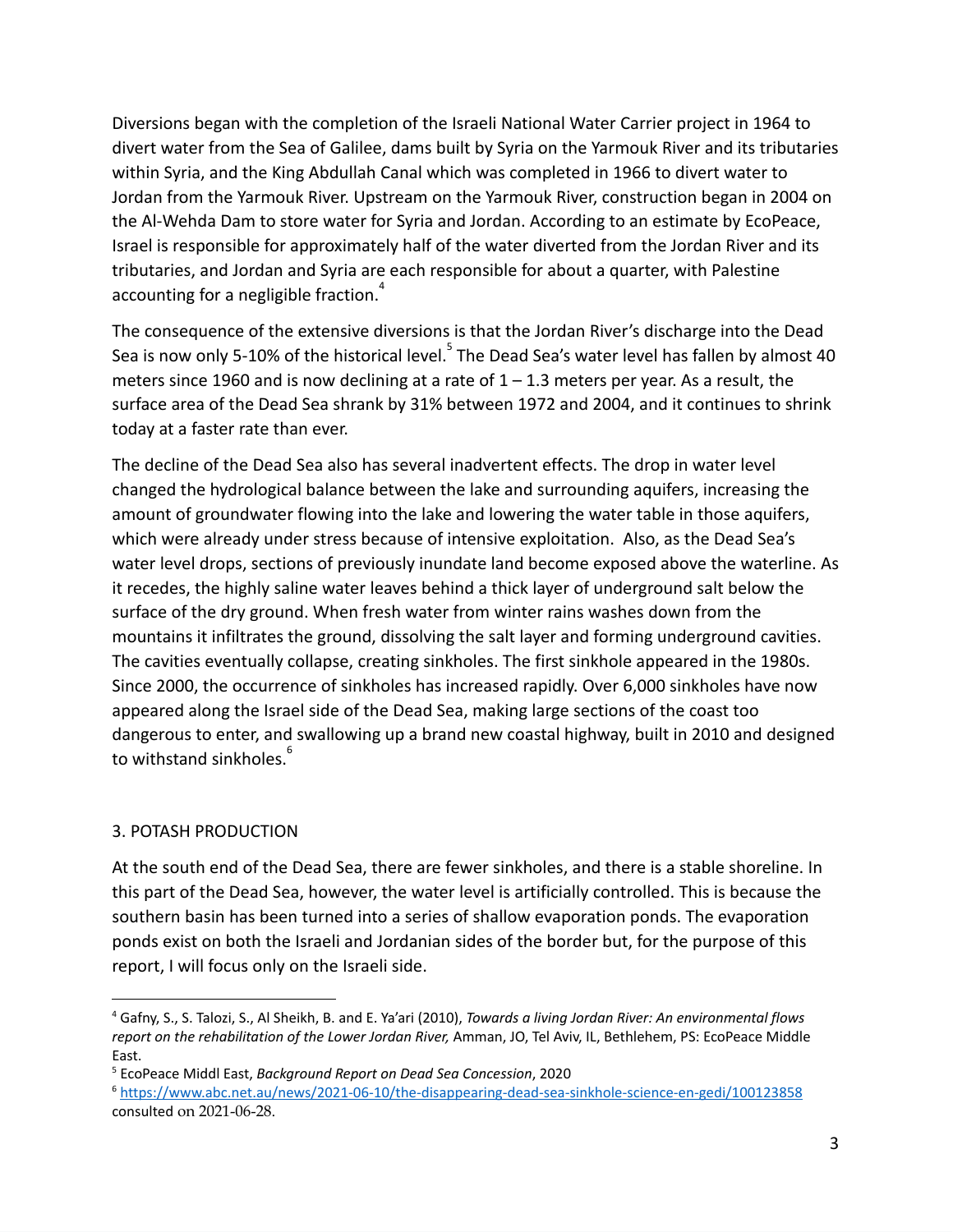To feed these evaporation ponds, water is pumped from the northern part of the Dead Sea via a canal.<sup>7</sup> The evaporation ponds were created to serve the needs of potash production by DSW.<sup>8</sup> The imported water is led through a sequence of ponds, with different minerals precipitating at different stages of the process. Eventually, carnallite is precipitated, which is the main raw product used by DSW. From the carnallite, potash, magnesium and bromine gas are produced through a variety of chemical processes. After mineral extraction is completed, the end-brine is pumped back to the northern basin of the Dead Sea. However, the volume of water returned to the northern basin is only about half of that exported from it, thus contributing to the loss of water in the lake.  $^9$ 

#### 4. THE ECONOMIC CONCEPTUALIZATION OF THE ENVIRONMENTAL ISSUE

#### 4.1 The Sheshinski II Committee

The main focus of the Sheshinski II Committee report, and of the IMF report on fiscal regimes for mining commissioned in support of the committee, $10$  is how the Israeli government should best tax mineral production – in this case production by DSW. From that perspective, there are two key considerations. Since the resource being exploited belongs to the people of the country the goal is to maximize the revenue received by them, or by the government on their behalf, to compensate them for the use of something they own. On the other hand, the compensation should be designed in a manner that is economically efficient. In this context, economic efficiency is taken to mean that the compensation scheme avoids as much as possible distorting the commercial decisions of the mining company which are otherwise assumed to be in the best public interest.

What is seen as economically valuable in this economic conceptualization are the minerals being extracted – the carnallite and other minerals that are owned by the people of Israel and are being used up by DSW. Implicitly, the use by DSW of water from the Dead Sea is not seen as something that simultaneously (1) is of value, (2) is owned by the people of Israel, and (3) is being used up by DSW. Therefore, no consideration was given to the payment of compensation for the use of Dead Sea water by DSW. $^{11}$ 

 $7$  Without this infusion of water, the southern basin would have completely dried up decades ago.

 $8$  There is a similar arrangement on the Jordanian side – a canal supplies water to evaporation ponds in the southern basin for potash production by the Jordan-based Arab Potash Company.

<sup>9</sup> EcoPeace estimates the average annual loss of water from the Dead Sea at 1248 million cubic meters (mcm) per year, which is composed of an average of 570 mcm from evaporation, 250 mcm used up in mineral production and abour in diversions from the Jordan river its tributaries and associated groundwater resources.

 $10$  International Monetary Fund, ISRAEL Technical Assistant Report – Reviewing the Fiscal Regime for Mining, IMF Country Report No. 14/125 May 2014, Washington DC

 $11$  I understand that the Sheshinski II Committee was aware of this issue in 2014 but felt constrained from addressing it because, the Committee felt, this could violate the terms of the existing concession agreement.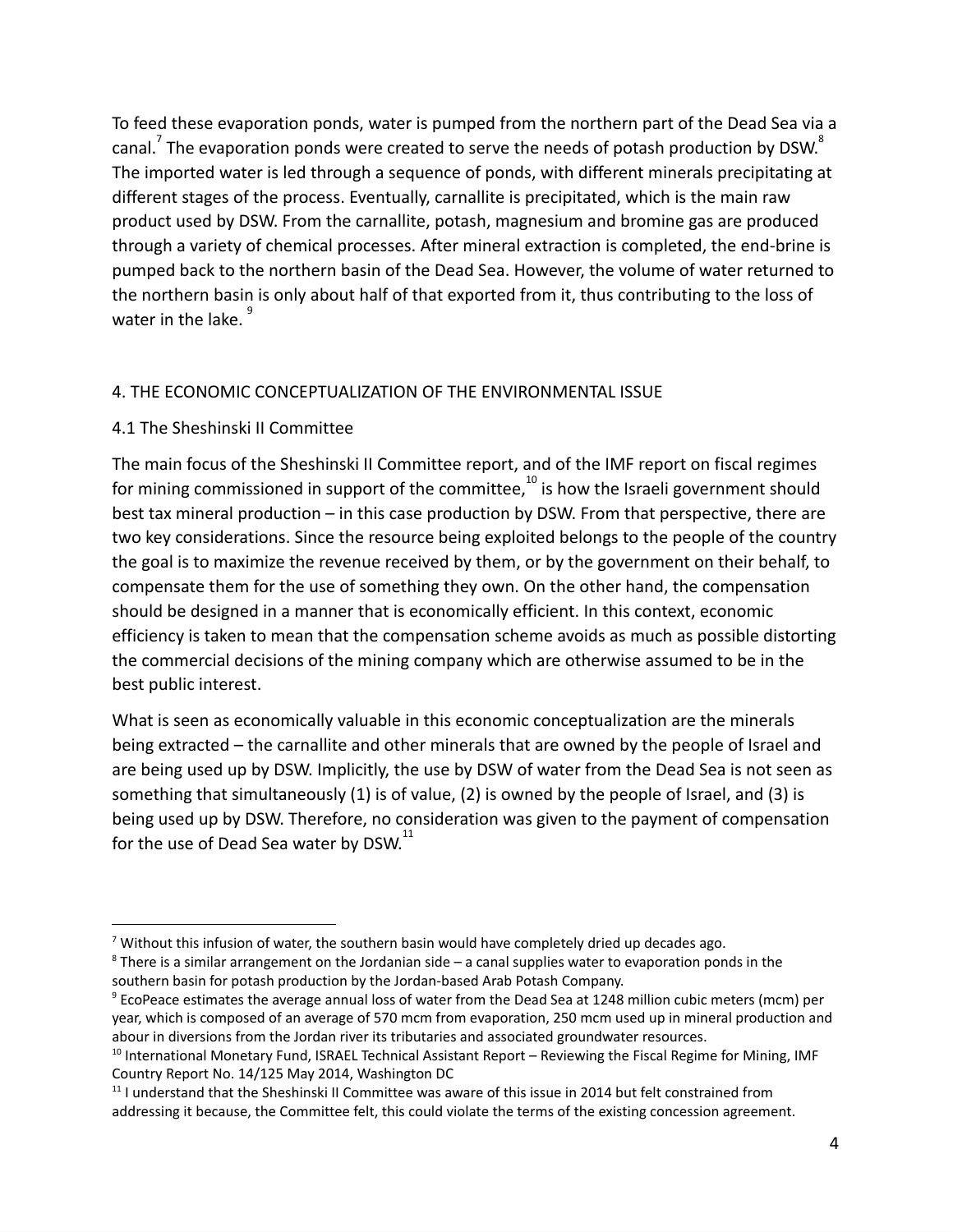The view that Dead Sea water itself is of no particular significance might perhaps not have been entirely unreasonable in 1961 when the concession agreement was signed. That view would have been less reasonable in 1986 when the concession was extended, since by then the water level in the Dead Sea was persistently declining. And it is blatantly unreasonable today, when the Dead Sea is in crisis.

To be sure, the economic analyses cited above do recognize the possibility of some consideration of environmental issues in the design of a mineral taxation scheme. For example, while stating that this is "not the focus here," the IMF report does note the possibility of "environmental taxes, where mining involves external damage best addressed by taxation rather than regulation."<sup>12</sup>

# 4.2 The 2019 Interagency Team Report

The report starts out by affirming: "The Dead Sea and environs are a natural resource that belongs to the public and held by the State on behalf of the public as a 'public trust.' The state must safeguard these natural resources and use them in a way that serves the public interest." $^{13}$ Accordingly, "the overarching goal before the team in formulating its recommendation is 'maximizing the economic value of the Dead Sea while integrating environmental and social values.'"**<sup>14</sup>**

The fundamental question is whether the two opening affirmations – the Dead Sea is a public trust, and the goal is maximizing its economic value – are consistent or mutually contradictory.

The report addresses the issue of environmental damage up to a point.

It affirms the need, in a future contract, for "measures to restrict the scope of negative environmental impact" (p.6).

It recommends "leaving the responsibility for drainage and preventing flash flood damage in the hands of the holder of future extraction rights, in light of the tremendous value of these assets versus the substantial danger of flash floods in the area" (p. 12).

"For removal of doubt," it affirms that "the extraction of resources from the Dead Sea is similar to all other industrial activities, and the Future Extraction License must ensure that such activity is subject to all laws, including the planning and building laws and environmental protection laws" (p14).

It notes: "The area of the Concession presently contains various waste and pollution hazards. ... When allocating future extraction rights it is proposed that the responsibility

<sup>12</sup> Op. cit., p. 17.

<sup>13</sup> *Team on Government Actions Required Prior to the End of the Dead Sea Concession Period*. Final Report, January 2019, p. 2.

 $14$  Ibid.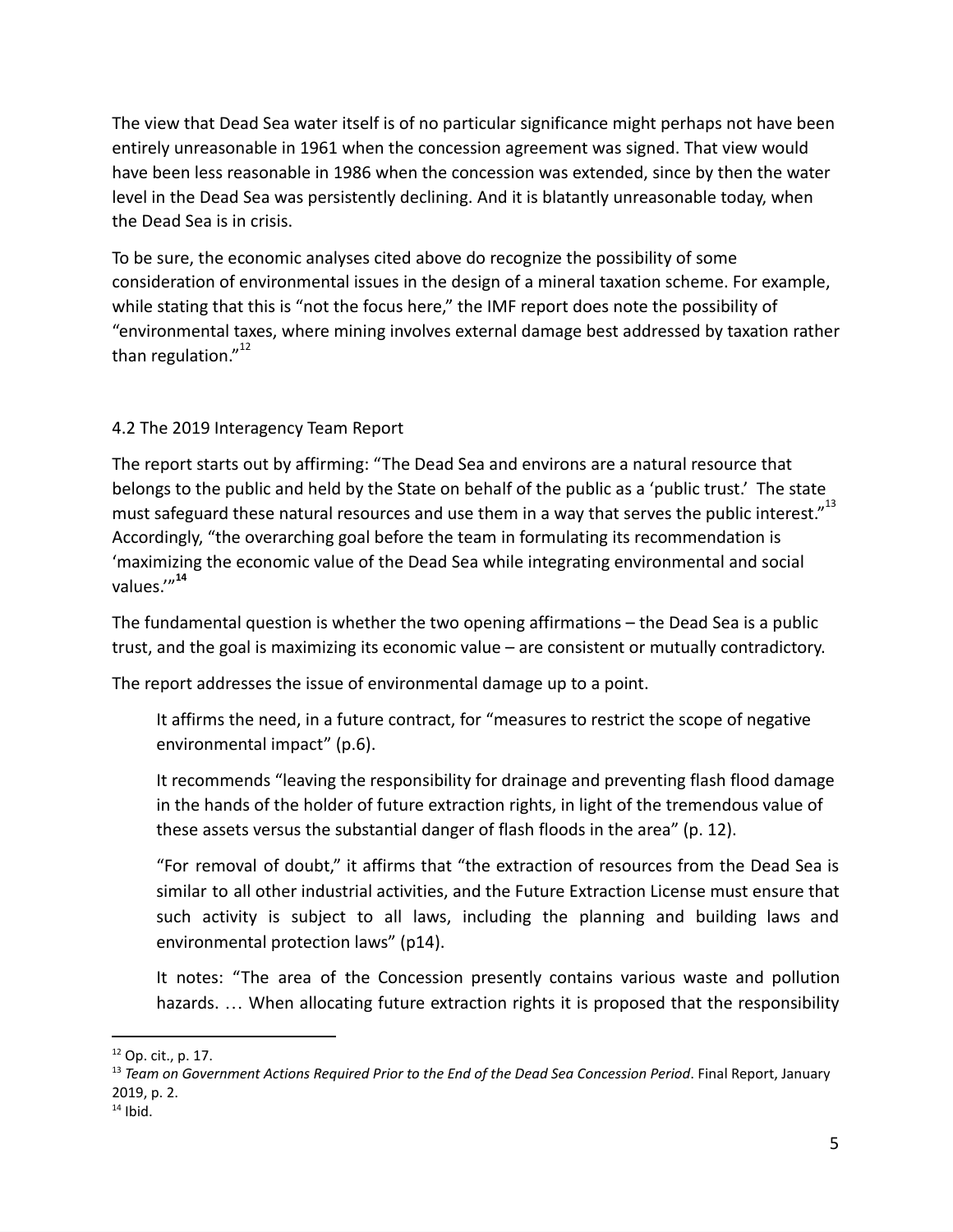of the new holder of the extraction rights be clearly defined with respect to all environmental hazards caused within the scope of its responsibility, including the responsibility to remove, rectify and rehabilitate hazards, without derogating from the provisions of any law. It is recommended that when preparing the Future Extraction License, the reliefs and sanctions available to the State in case of violation of these undertakings be taken into consideration, in addition to the authority given to the State by virtue of environmental and other laws" (pp. 14-15).

However, these commitments go only so far. In my opinion, they are lacking in two key respects.

First, the commitments are framed in terms of compliance with an environmental standard rather than in terms of meaningful financial liability for natural resource damages. There is a fundamental difference between those two approaches. The environmental standard approach promulgates a standard of behavior or of environmental outcomes but then is often vague or unspecific about (i) what exact sanction will be imposed if the standard is violated and (ii) whether the sanction entails monetary payment adequate to cover the costs of remediating and restoring environmental damages caused by the violation. In my experience, those two conditions are often not satisfied in practice when mining and resource extraction operations are supposedly held to an environmental standard, in part because of the long time horizon of the mining or resource extraction concession itself. Successfully holding mining companies to an environmental standard is thus honored more often in the breach than in the observance. Israel may be no exception. Conversely, if a mining company is required to post a bond up-front to cover any future environmental damages, or can be held liable ex post for natural resource damages, that approach is more likely to be effective in preventing environmental damages in the first place and, should those occur, in funding the costs of remediation and restoration.

Second, the proposed treatment of environmental damages views these as incidental to the mineral production operation of DSW. But, at least with regard to the diversion and consumption of water from the Dead Sea and associated groundwater aquifers, this environmental damage lies at the heart of DSW's operations. Therefore, something more forceful is required with respect to the diversion of water.

The 2019 interagency team report did address the issue of water diversions but, again, only up to a point.

The report acknowledges: "Pumping water from the northern basin is one of the reasons – if not the main reason – for the drop in the water level of the Dead Sea. Therefore, it is proposed that as part of regulating conditions for future activity, and in accordance with the water laws, a ceiling be defined for the total amount of net annual pumping. The purpose of the ceiling would be to reflect a balance between the tremendous economic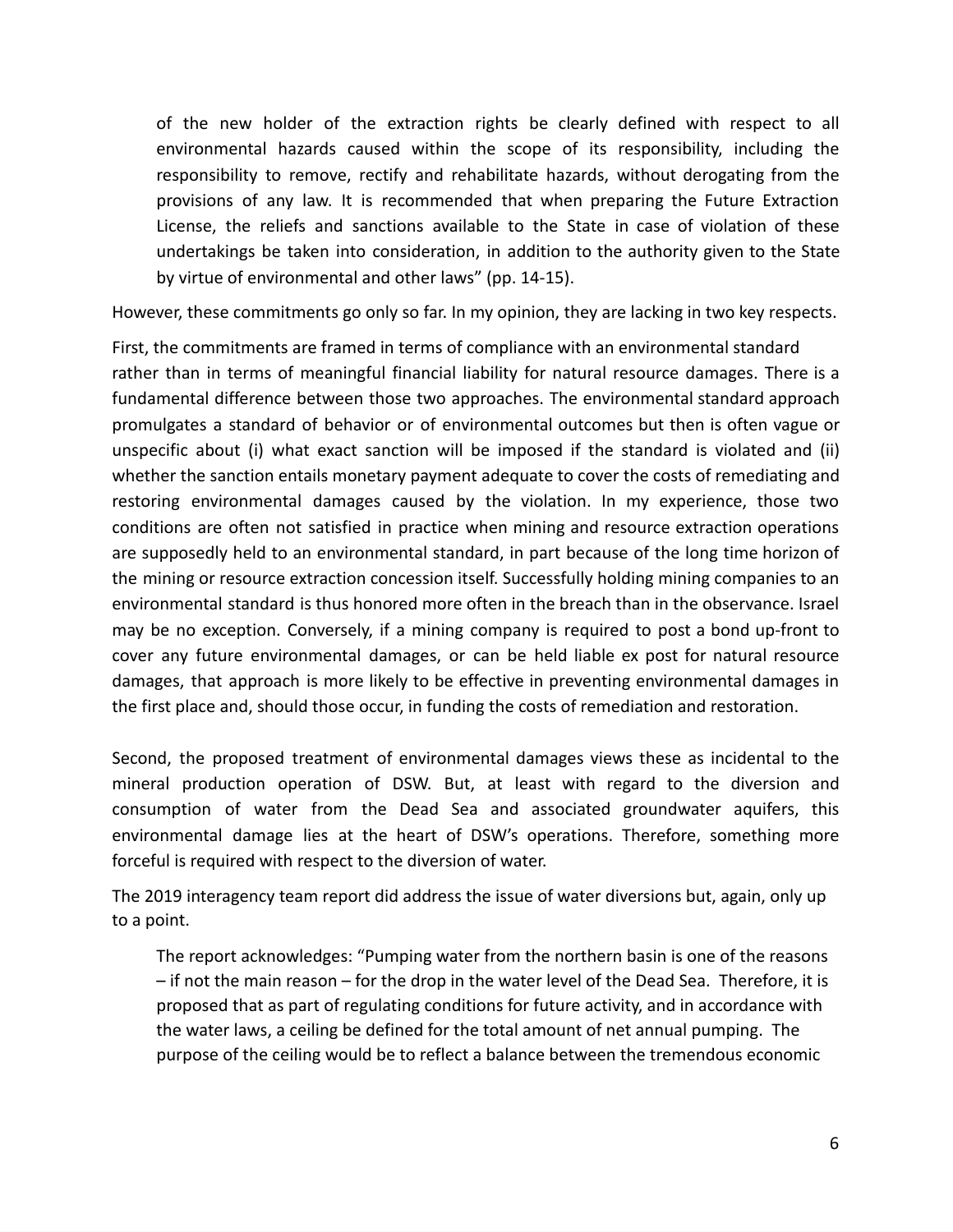value in continued operations at DSW, and the desire to limit the scope of their negative environmental impact" (p. 13).

"In addition to setting a ceiling for the annual pumping quantity, the team recommends defining an economic incentive that would encourage the future producer for efficient use of the pumped water and would reflect the impact of pumping water from the northern basin and its contribution to lowering the water level and environmental damage. This would be in accordance with the water laws and in coordination with the Government Authority for Water and Sewage ("the Water Authority"). For this purpose, it is necessary to ensure that the Future Extraction License requires the producer to submit a detailed report regarding the quantity of water pumped from the Dead Sea and the amount of water returned. It is emphasized that the purpose of the incentive is not to increase state revenues." (p. 13)

Regulating the use of groundwater by DSW. The Dead Sea Works use a large quantity of groundwater pumped within the area of the current concession. As part of the allocation of future extraction rights, all aspects of this issue must be clearly explained, in accordance with the Water Law and general laws. First, as aforesaid, areas used for groundwater drilling will not be considered, in and of themselves, areas required for the purpose of resource extraction, and shall therefore not be included as part of the Future Extraction License. Second, such drilling must be subject to the water laws applicable throughout the country in connection with water drillings serving as a water source for industrial activity, including imposing a water extraction fee. Third, as the Future Extraction License is expected, as aforesaid, not to include water drilling areas, and also in consideration of the fact that water in the existing drillings may be exhausted in the future, thus requiring water supply from other sources, it is necessary to consider how to prepare for this eventuality.

Two features are striking.

First, while there is a commitment to place a limit on the amount of water being diverted from the northern basin for use in producing minerals in the southern basin, what that limit might be is entirely unspecified. Perhaps it is the same as the net amount of water *currently* being diverted from the basin; perhaps it is less; perhaps it is more. With regard to extraction of groundwater in the southern basin, there is no similar commitment: if the groundwater there runs out, it will be "necessary to consider how to prepare for this eventuality."

Second, there is a commitment to create "an economic incentive that would encourage the future producer for efficient use of the pumped water and would reflect the impact of pumping water from the northern basin and its contribution to lowering the water level and environmental damage." This language is very vague – indeed, coy – regarding how exactly the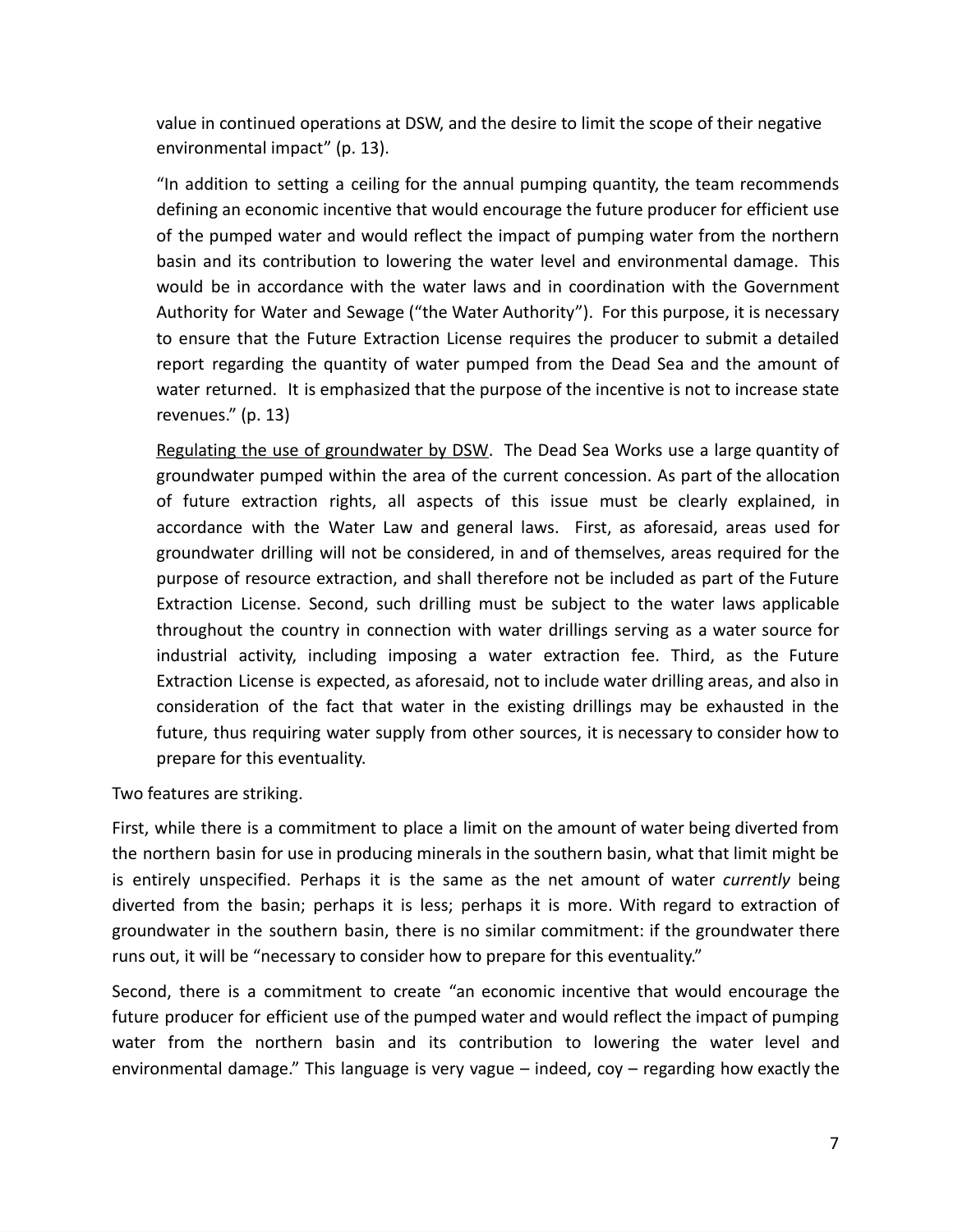incentive would be designed. It sounds a lot like the IMF report's "environmental taxes, where mining involves external damage best addressed by taxation rather than regulation."

These raise more questions than they answer.

If the Israeli government intends to impose a limit on future extraction of water from the northern basin for the purpose of mineral production in the southern basin, why has it not already taken steps  $-$  including commissioning any necessary research  $-$  to specify what that limit might be? Similarly, if the Israeli government intends to impose an extraction fee for water diverted from the northern basin for mineral production, why has it not already commissioned a study to formally identify the damages and measure their market and nonmarket economic value? What will the baseline be for identifying environmental damages – damages relative to conditions in 1961, or in 1986, or 2019, or 2030?

Contrary to the IMF report, doesn't the 2019 team report commit to *both* regulation – a quantity limit – and also an environmental tax? What is the economic logic of this?

Is the problem really one of inefficient use of water diverted by DSW from the northern basin? Isn't the problem the continuing decline in the water level to which mineral production in the southern basin greatly contributes? If so, why should there be any amount of net water diversion from the northern basin?

The other Israeli water diversions that contribute to the decline of the Dead Sea – those by the National Water Carrier – are done to benefit the people of Israel by providing water for their use. The diversion of water for mineral production in the southern basin is for the private benefit of the mineral production company. This water diversion uses up a public trust resource for a private benefit. Why would there not be a requirement to replace that water?

# 5. ECONOMIC APPROACHES

There is not one way to answer these questions. Instead, there are several different lines of reasoning in economics that can lead to different answers. Here, I lay out the different approaches and explain the issues involved.

On the table are three interrelated questions: What price should be levied on the diversion of Dead Sea water for mineral production in the southern basin? What limit should be imposed on the volume of Dead Sea water diverted? What amount of revenue should be extracted for the use of Dead Sea water (as opposed to revenue for the use of carnallite and other minerals, a question addressed by the Sheshinski II Committee)?

The answers to these questions necessarily depend on the objectives to be served. With the first question – what price should be set for the diversion of water – possible objectives include (a) promoting the economically efficient use of Dead Sea water, (b) raising revenue, and (c)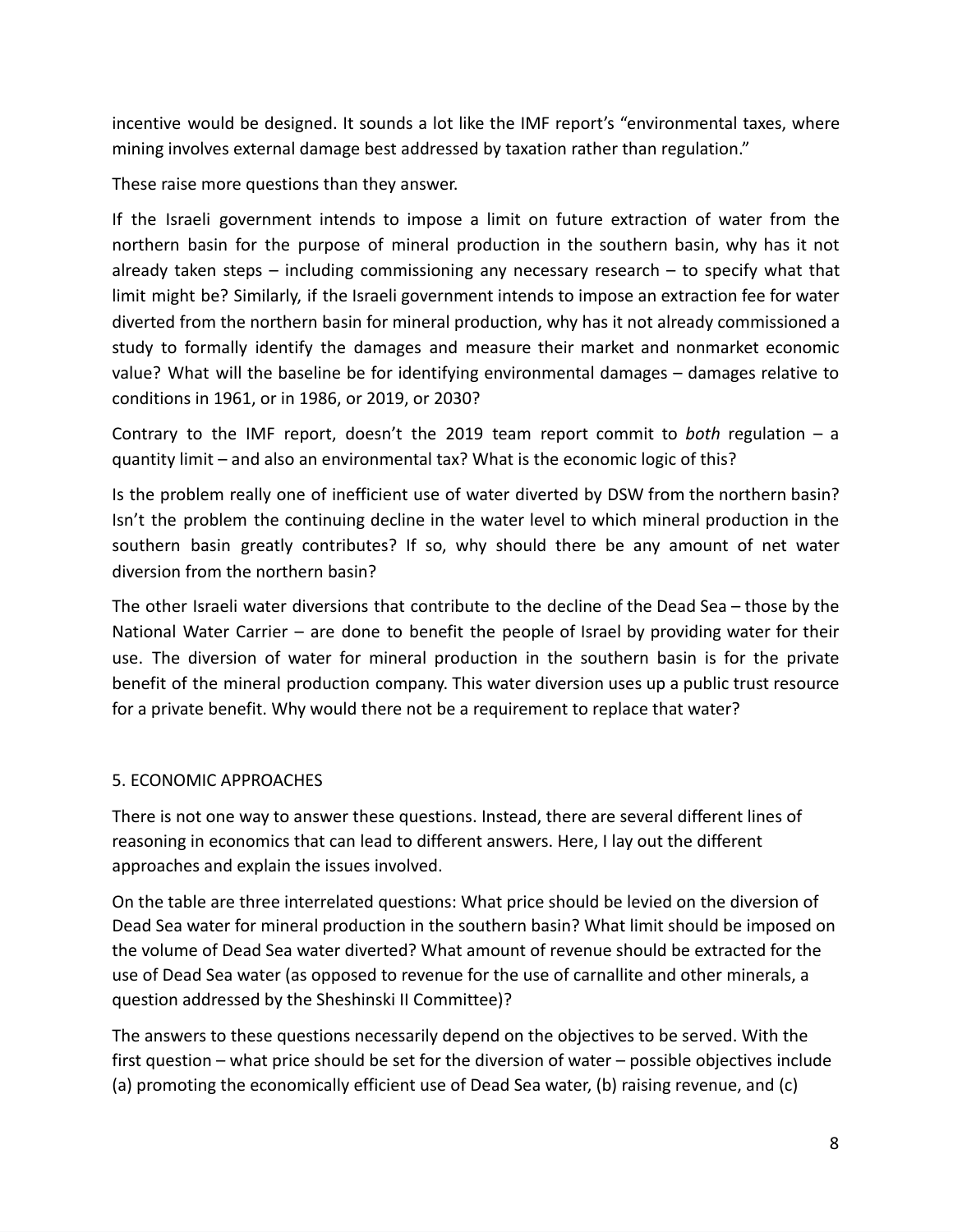reducing the amount of water diverted. Objectives (b) and (c) are generally in conflict – the greater the reduction in the amount of water diverted the less revenue generated, and conversely.

What is economic efficiency, and should maximizing it be the main objective when designing a regulatory system for the use of Dead Sea water?

The common conceptualization of economic efficiency by economists – including the Sheshinski II Committee – is what is known as the Kaldor-Hicks criterion (or the Potential Compensation Principle). This criterion holds that a change is economically efficient (and, therefore, socially desirable) if those who benefit from the change could compensate those who lose from the change in such a manner that the losers then suffer no loss while the winners still enjoy a net gain in the aggregate – or, equivalently, if the aggregate value of the benefit to those who gain exceeds the aggregate value of the loss for those who lose. Note that compensation does not actually need to be paid: it is sufficient for this criterion that compensation *could* be paid.<sup>15</sup> The implied criterion for policy is to maximize the total of benefits minus costs (i.e. damages) regardless of to whom these accrue.

This is a point of view that dispenses with notions of a property right: whether the winners have a right to win, or the losers a right not to lose, warrants no consideration. In my view, it is questionable whether that is an admissible position in the case of Dead Sea water. If the Dead Sea is a public trust resource that belongs to the people of Israel, then it is inappropriate to compare benefits of mineral production alongside damages to the Dead Sea. An analysis based on the maximization of economic efficiency, as conventionally conceived, would thus be out of place.

If raising revenue is to be a goal when imposing a price on the diversion of Dead Sea water, how is the revenue to be used? The 2019 team report states emphatically that the policy objective  $"$ is

not to increase state revenues." Another possibility is raising revenue in order to be able to pay for remediating the damage caused by the diversion of Dead Sea water. But, at this point the Israeli government does not appear to have committed itself to such remediation activity. Indeed, as noted above, it does not appear to have committed itself to any position on what level

of water in the Dead Sea is optimal or even acceptable.

An approach sometimes proposed in circumstances like this is to set a price per unit of water diverted that equals the marginal damage caused by the diversion and then let the market (or, in this case, DSW or its successor) decide how much water to divert with whatever

<sup>&</sup>lt;sup>15</sup> The Kaldor-Hicks criterion was famously denounced by Little (1957) as morally questionable because actual payment of compensation was not required.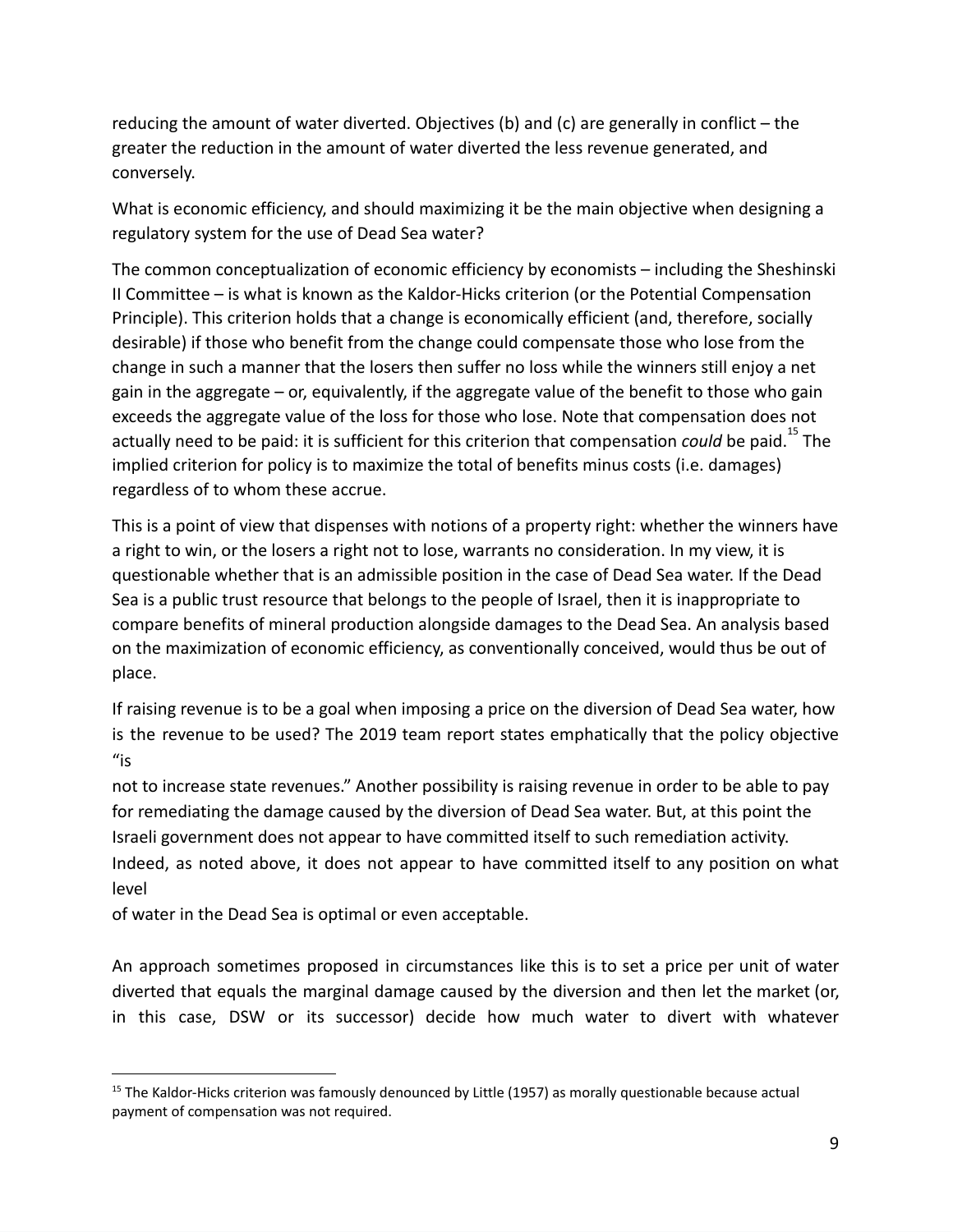consequences that arise.<sup>16</sup> That approach is problematic for at least three reasons. First, at this point, no reasonably comprehensive estimate exists of the marginal damage per unit of water diverted from the northern basin. If an estimate did exist, the approach would be viable if the marginal damage per unit of water diverted were (approximately) constant, regardless of the magnitude of the diversion. However, this seems unlikely given the Dead Sea's geometry – the more water diverted, the greater the incremental shrinkage of the lake's surface area and the more incremental shoreline exposed. In the event that the marginal damage from an additional quantum of diversion is not constant, then conceptually the government must first form a judgment of the optimal amount of water to be diverted and then set the diversion tax equal to the marginal damage at that optimal volume; otherwise, the approach would not be viable. Thirdly, even if viable, the rationale for this approach is rooted in the Kaldor-Hicks criterion which, as noted above, seems inappropriate in the case of the Dead Sea.

Another line of reasoning in economics focuses on regulating water diversions from the northern basin by imposing a quantity limit rather than by setting a fee or otherwise creating a financial incentive to induce the mineral operator to reduce diversions. The choice between those two archetypal approaches was famously framed by Weitzman (1974) in an analysis known as "prices versus quantities." $17$  The essential idea is as follows. A regulator seeks to control the use of a resource by an industry, and the criterion is maximization of aggregate net benefit (i.e., the Kaldor-Hicks criterion). The regulator would like the outcome to be that the industry chooses to use the amount of resource that the regulator thinks will maximize aggregate net benefit. To accomplish this, the regulator could set a price or a quantity limit. But, in each case something could go wrong. This arises from the fact that the regulator does not know the industry's internal economics of production *exactly*. The industry may respond to the price set by the regulator by using a different amount of the input than the regulator had expected due to the regulator's incomplete knowledge of the industry. In a worst case, they price may turn out to have been too low, causing excessive use of the input as far as the regulator is concerned. Something also could go wrong with setting a quantity limit, namely that, due to incomplete information, the regulator miscalculates and selects a quantity limit for input use that does *not* maximize net benefit. Here the firm complies, but the regulator had erred.

<sup>16</sup> I am being imprecise here. Economists distinguish between a *flow* externality, where what causes harm is the instantaneous activity, and a *stock* externality, where the source of harm is cumulative activity. Since the Dead Sea is hardly being replenished by inflow from the Jordan River, net withdrawal of water from the northern basin is a stock externality which lowers the water level and shrinks the water surface area. Therefore a price should be placed on the cumulative volume of water diverted. To match the pattern of increasing damage, the price would rise with the cumulative amount of the net diversion.

<sup>&</sup>lt;sup>17</sup> Weitzman's analysis was developed in the context of a flow externality. However, it has since been extended to deal with a stock externality, most notably by Karp and Traeger (2018).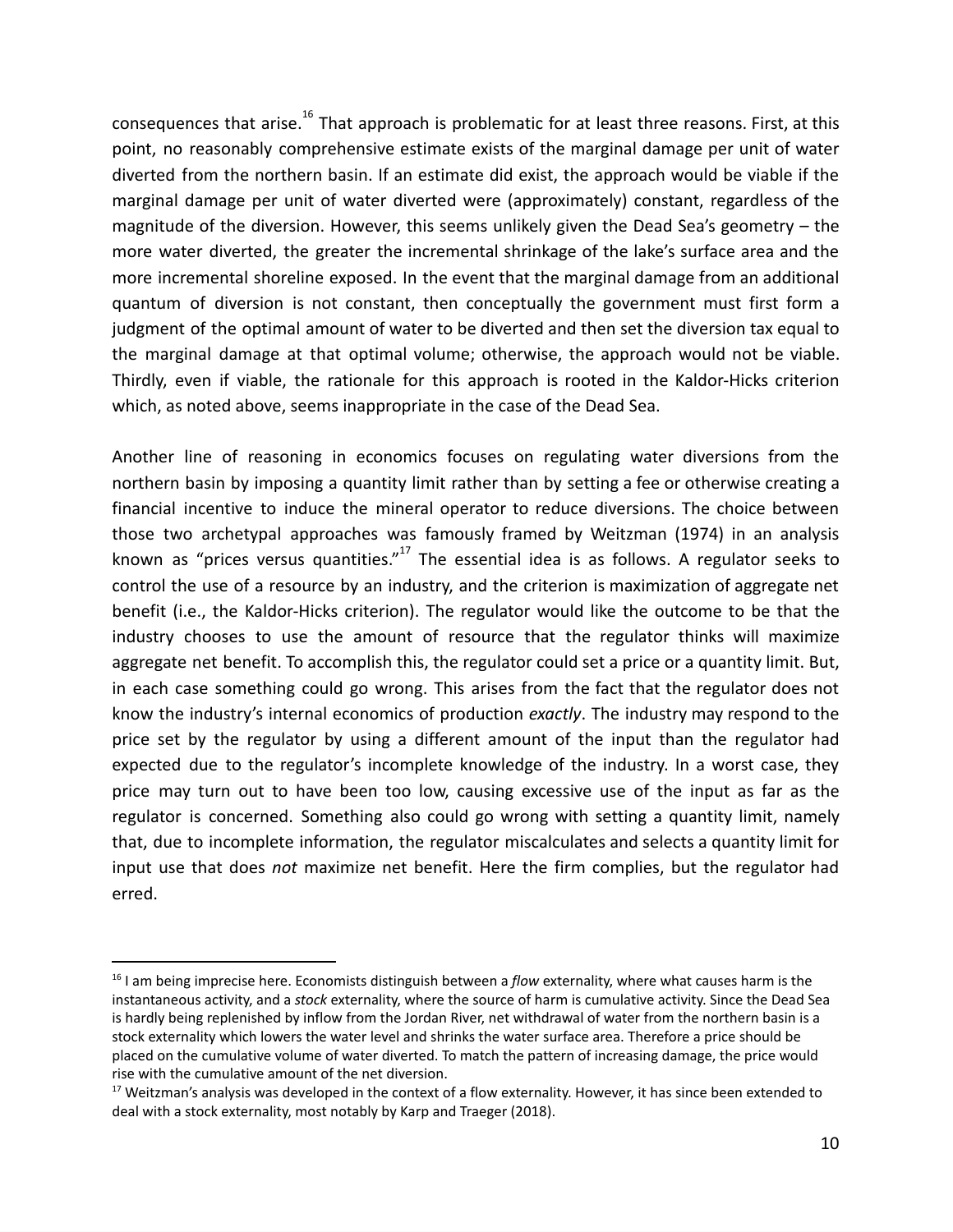Both setting a price and imposing a quantity limit can go wrong in the face of incomplete information on the part of the regulator. Which failing is the more serious? Weitzman showed that the answer depends on how the marginal damage responds to greater input use compared to how the industry's production costs respond. If marginal damage responds more sharply, a quantity limit is superior. More generally, if the damage prevented by avoiding excessive use of the input is a more important consideration than the money that might be wasted by setting the wrong target for input use, then a quantity limit is preferred; otherwise, the price instrument is preferred. However, the conclusion depends heavily on the assumed criterion of maximizing aggregate net benefit. If, instead, the criterion were a public trust obligation to maintain some water level in the Dead Sea, then the quantity limit would be the preferred instrument.

If the policy goal is to maintain a particular water level in the Dead Sea, and the criterion is not maximization of net benefit from use of the Dead Sea, water, another approach could be that adopted in the US and the EU for natural resource damage assessment.

# 6. THE NATURAL RESOURCE DAMAGE PERSPECTIVE

To explain this perspective, I quote extensively from a report submitted to the EU's REMEDE Project (Resource Equivalency Methods for Assessing Environmental Damage in the EU).<sup>18</sup>

"In the United States and in Europe, various environmental laws have been enacted to provide for compensation for damage to natural resources. …

"When natural resources are damaged by releases of hazardous chemicals or physical destruction of the environment, actions can be undertaken to remediate the resources and to compensate the public for the loss of those resources during the time that the resources are impaired. …

"Generally, two approaches have been used to calculate the amount of required compensation: determining the monetary value of the damages; and calculating the amount of natural resource remediation or restoration needed to compensate for the harm. When a monetary valuation approach is used, the value of the loss is used to define the scope of remediation needed to complement and compensate for the damage. When a resource equivalency approach is used, the benefits of remediation projects are scaled to be equivalent to the damage. Recent European Union (EU) Directives covering environmental compensation state a preference for resource equivalency approaches over monetary valuation. …

<sup>18</sup> Stratus Consulting, *Deliverable No. 6A: Review Report on Resource Equivalence Methods*, Boulder CO, July 2007, pp. 1-3.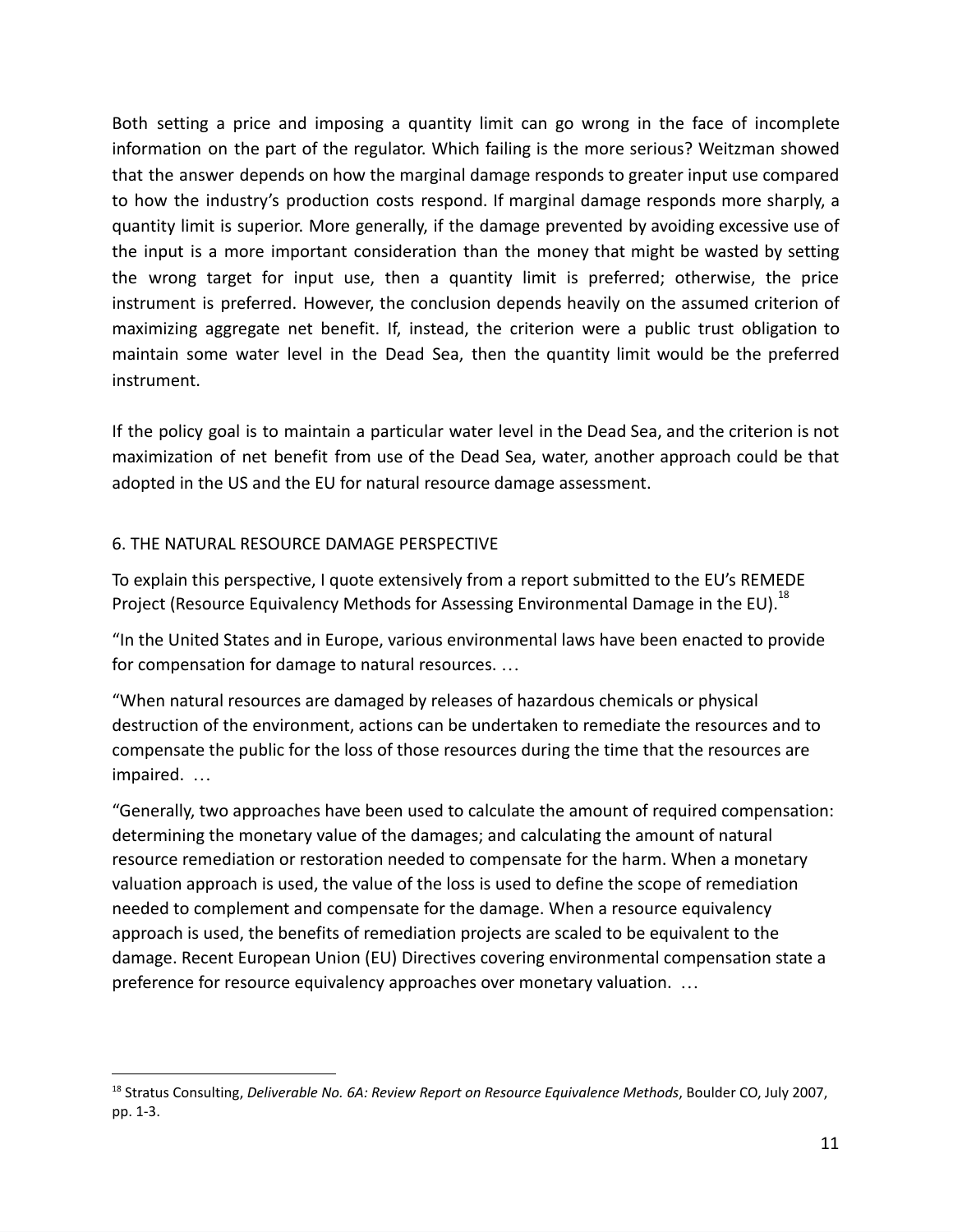"In the US, equivalency methods are used to determine the type and amount of remediation needed to make the public whole for past, current, and anticipated future losses related to an incident. …

"In the US, environmental damages initially were expressed in economic terms, primarily using non-market economic valuation approaches. … These methods include travel cost, hedonic, contingent valuation, and conjoint analysis (choice modelling). …

"Each of these four methods is a value-to-cost equivalency approach: the value of a loss is used to scale the remediation. That monetary value is then collected and used to undertake remediation.

"Because of dissatisfaction with the difficulties of non-market valuation approaches and with value-to-cost compensation, alternative service-to-service equivalency methods were developed in the US in the 1990s. Under this alternative paradigm, if services provided by public resources are lost, the public theoretically can be made whole through replacement of the same or similar services. Services provided by natural resources include both human and ecological functions … Under the service-to-service equivalency approach, remediation is scaled so that the service gains provided through remediation equal the service losses caused by the environmental harm.

"The method initially developed to implement this service-to-service approach is called habitat equivalency analysis (HEA). By scaling remediation based on units of habitat rather than money, the services provided by habitats (which can include human use and ecosystem services) can be adequately replaced, regardless of the cost of the replacement.

"One of the key benefits of HEA is that it allows users to bypass the evaluation of economic damages resulting from natural resource damage and to proceed directly to remediation. In addition, HEA explicitly creates a connection between units of services lost because of damage and units of services gained through remediation, when the services provided by proposed remediation actions are of similar type, quality, and value as the services lost.

"HEA is appropriately applied when the service of the damaged area is ecologically similar to the service that will be provided by the replacement habitat. …

"As the use of HEA expanded, cases arose where the damage was more appropriately measured in numbers of individuals lost, such as birds or fish, than in habitat units. In such cases, the remediation was scaled to provide equivalent numbers of replacement individuals, on the theory that the replaced individuals would compensate for the full suite of ecological and human use services lost. This application of resource-to-resource scaling came to be called resource equivalency analysis (REA). The methods of REA are fundamentally the same as for HEA, but the units of quantification differ.

"In 1996, the US National Oceanic and Atmospheric Administration (NOAA) formalized the use of HEA in environmental regulations. Subsequently, HEA became the most common equivalency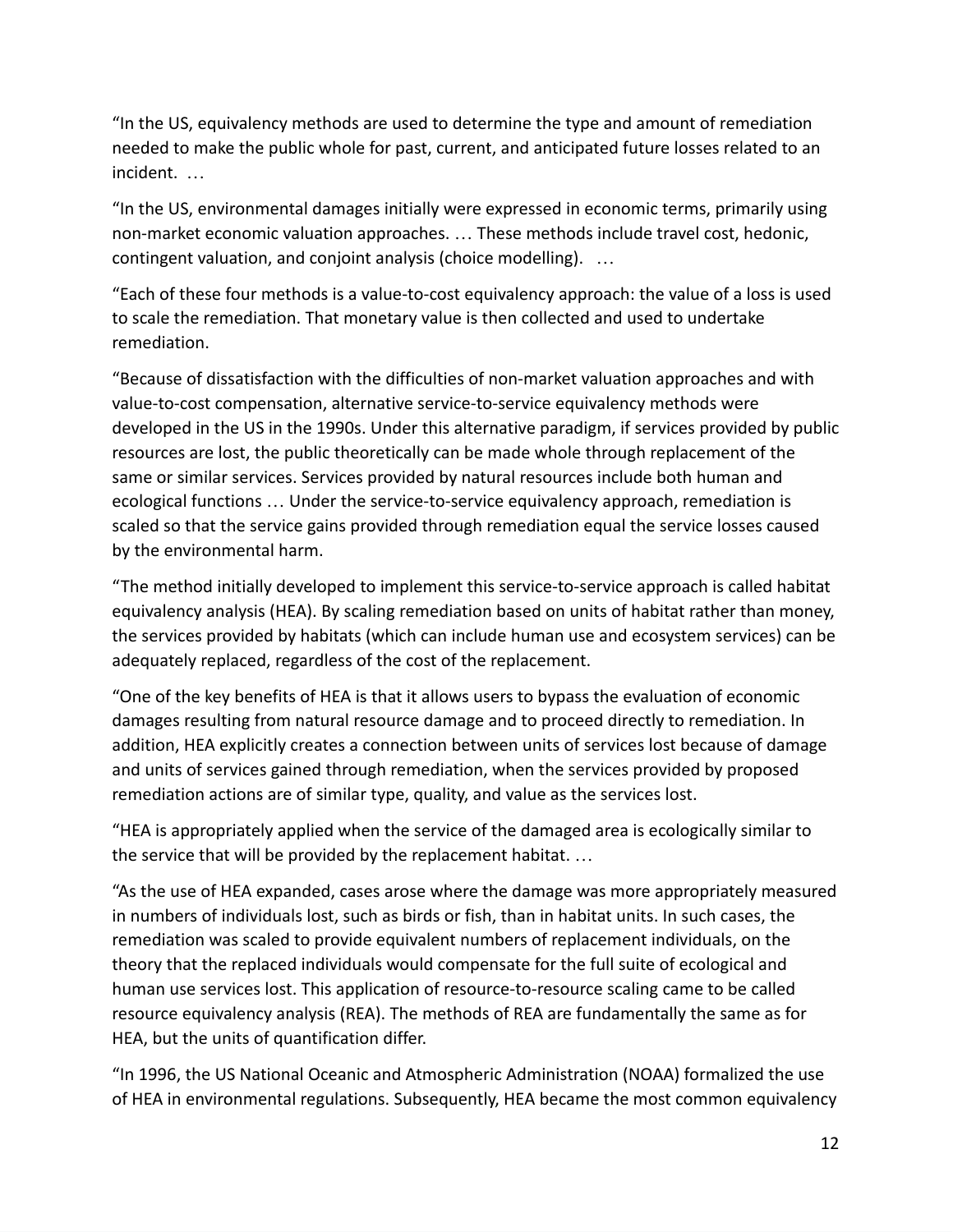scaling method. It has been used to scale compensatory remediation in such diverse habitats as Florida coral reefs, salmon habitat in the Northwest, and estuarine wetlands in south Texas."

The essence of the equivalency analysis as it has evolved in the US is the following. Remediation or restoration is not a cost-benefit test; the criterion is not that one remediates or restores only if the value of what is remediated or restored exceeds the cost of doing so. Instead, when a natural resource damage occurs, there is a direct obligation to remediate or restore, and the responsible party is required to pay the cost of doing this. The habitat or resource equivalence analysis is conducted to determine the type and amount of remediation or restoration needed to make up the damage.

The purpose of the REMEDE Project was to develop a methodological toolkit for performing HEA and REA analyses in the European Union in the context of various EU Directives, including the Environmental Liability Directive, the Habitats Directive, the Wild Birds Directive, and the Environmental Impact Assessment Directive. The common element of those Directives is the need to remediate damages to natural resources and to compensate the public for the loss of those resources during the time when they are impaired.<sup>19</sup>

How could this perspective relate to the Dead Sea?

If a diversion of water that lowers the water level in the northern basin is viewed as an injury to a natural resource which the government has a public trust obligation to protect and preserve, the approach under both US and EU law would be to conduct a resource equivalency analysis to determine the amount of compensation to be paid by the responsible party causing this injury. In this context, the most natural resource equivalency would be obtaining a replacement supply of water of similar quantity and quality as that diverted. The responsible party would be required to pay the cost of this replacement supply. The replacement supply could be water obtained through water market purchases, or water obtained through the development of a supply of suitably treated wastewater, or desalinated seawater, or water from another source, or a reduction in other water diversions or losses from the Dead Sea.

That arrangement has some resemblance to a version of the quantity limit approach where the limit is set at a net diversion of zero from the northern basin. The difference is the allocation of responsibility and decision making with respect to the replacement supply of water. In the natural resource damage context, the government performs those tasks – the government identifies the replacement equivalent, implements it, and bills the responsible party for that cost. In the case of a quantity limit, it is left to the mineral producer (the responsible party) to identify a replacement supply, implement it, and cover the cost. Given the transboundary nature of water usage in the Jordan River Valley, the government of Israel might be better placed to be the actor who designs and implements the replacement supply rather than the operator of the mineral production facility.

 $19$  The toolkit developed by the REMEDE Project for the EU, including case studies of HEA and REA analyses, is described in Lipton et al. (2018).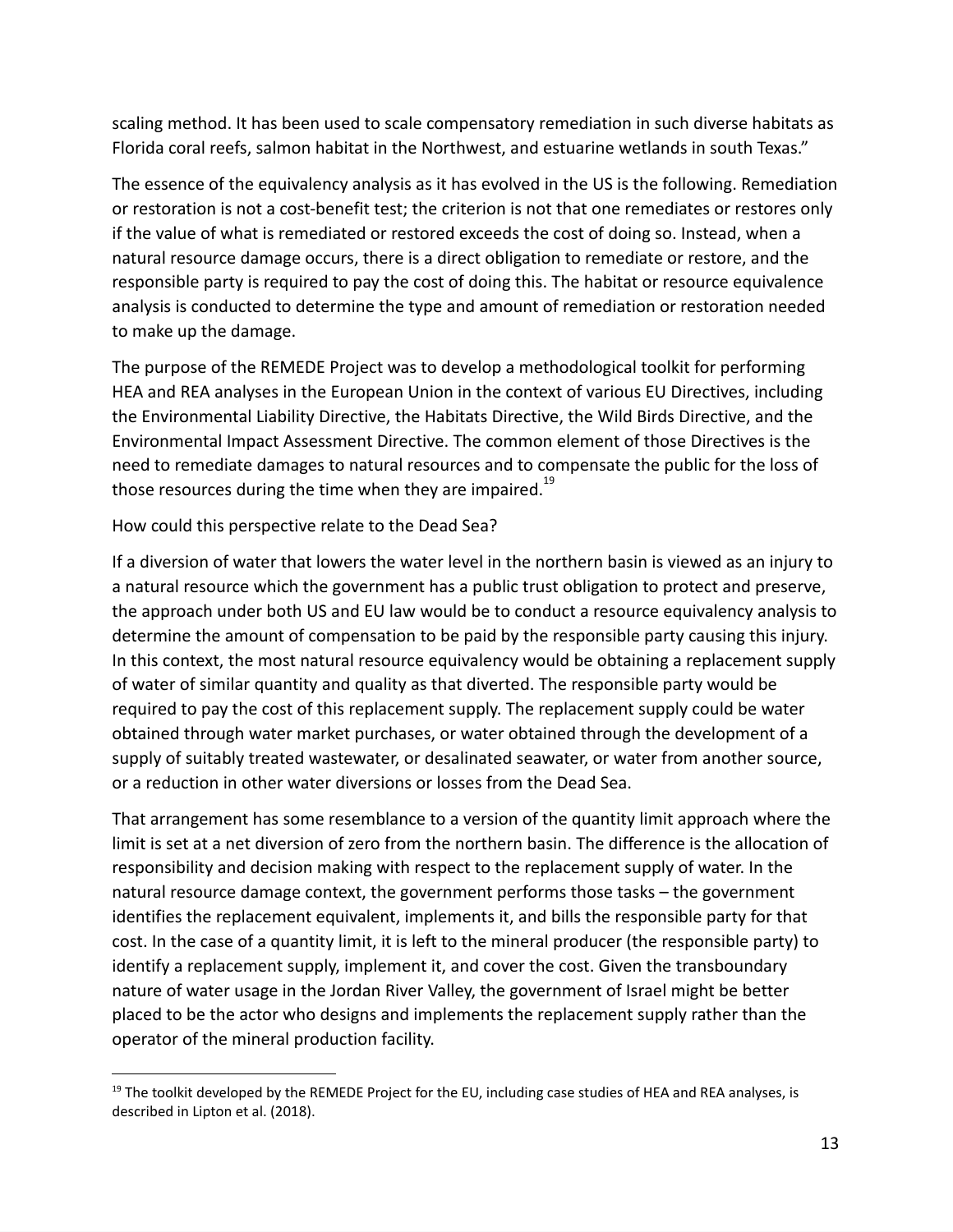#### 7. CONCLUSIONS

Two distinct strands of thought are invoked in the preamble to the 2019 interagency team report that, as a matter of economics, are mutually incompatible. One strand of thought rests on the Kaldor Hicks criterion which is often applied by economists: the objective, then, is to maximize net revenue for the people of Israel, regardless of how that is best accomplished – including, as a hypothetical, by draining the Dead Sea and endowing a massive sovereign wealth funded with mineral royalties and water revenues earned from potash production. The other strand of thought is that the government of Israel has a public trust obligation to maintain and protect the Dead Sea. It is the public trust notion that underlies the concept and implementation of natural resource damages in the US and the EU. The country's natural resources are to be maintained in their current condition; if release of a hazardous substance impairs them, there has to be an equivalent degree of restoration.

A trustee has to act in the best interests of the beneficiary and may not sacrifice the beneficiary's interests to those of other parties. Merely asserting a public trust obligation without taking any concrete action to identify the degree of protection to be afforded to the beneficiary and then to implement that protection is a meaningless exercise. My understanding is that, to this point, successive Israeli governments have failed to adopt a position on whether, if at all, the Dead Sea must be maintained at some level and, if so, what that level might be  $$ the level in 1960, the level today, the level expected to occur in 2030, or some other level. A trustee has a fiduciary obligation to the beneficiary of the trust. Not doing anything – perhaps because you are not exactly sure what you should do – and permitting the beneficiary's situation to deteriorate over time is a dereliction of duty and a betrayal of the fiduciary obligation.

If the government of Israel were to define its public trust obligation towards the Dead Sea, the issues discussed above – should a price be used to regulate the diversion of water for potash production or a quantity limit? If a price, what purpose is it intended to serve? If a quantity limit, at what level? – could readily be resolved. Defining what the public trust obligation is and what it entails is the necessary first step towards developing a coherent approach for a new concession for potash mining in the Dead Sea.

#### MICHAEL HANEMANN

Michael Hanemann, a member of the US National Academy of Sciences, is Professor in the Department of Economics and holds a Wrigley Chair of Sustainability in the School of